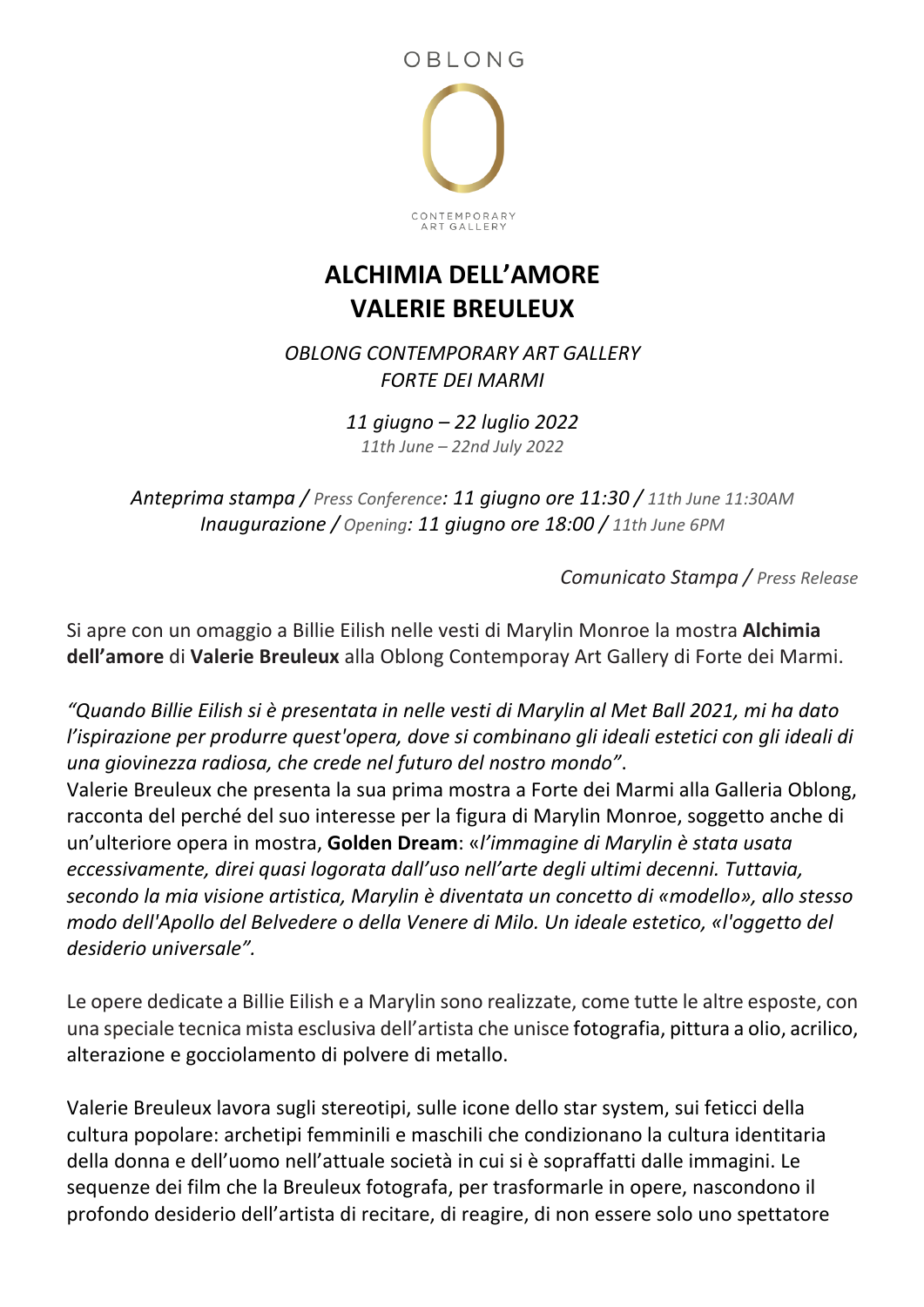davanti ad un'immagine. Trasferendo la fotografia sulla tela l'artista si appropria in maniera frammentaria ma concreta delle immagini catturate nelle quali può rispecchiarsi e con le quali può, con la sua arte, far entrare la fluidità delle sue stesse emozioni, come in una vera e propria catarsi che racchiude lo scenario di una narrativa personale, intima e silenziosa.

Se il denominatore comune delle opere di Valerie Breuleux è, come lei stessa afferma, "*il desiderio di desiderare*", tutte le sue opere incarnano perfettamente questo concetto che, in particolare, è ben rappresentato in **Bacio eterno**, **Red kiss**, **Golden dust**, tre tra i baci più appassionati e famosi della storia del cinema, creati dall'artista quale reazione al distanziamento sociale imposto negli ultimi due anni. Nella prima opera si riconoscono Anita Ekberg e Marcello Mastroianni ne "La dolce vita"; nella seconda Faye Dunaway e Steve McQueen ne "Il caso Thomas Crown" mentre, in **Golden dust,** si trovano, oltre titoli già citati, "Via col vento" con Clark Gable e Vivien Leigh; "Cleopatra" con Liz Taylor e Richard Burton.

Il *desiderio di desiderare* si tinge anche di passione proibita e di sfacciata sensualità con l'opera **La piscine**, un omaggio alla cantautrice americana Lana del Rey che ha dedicato uno dei suoi brani più famosi *Lolita* al film "Lolita" di Kubrick tratto dal capolavoro di Nabokov.

Valerie Breuleux presenterà a Forte dei Marmi anche due opere inedite sempre tratte dal film di Kubrik. Un film che oggi compie sessant'anni e che vide la collaborazione tra il regista e lo scrittore nella realizzazione di un capolavoro cinematografico del capolavoro letterario.

## **VALERIE BREULEUX**

Formatasi a Villa Arson a Nizza negli anni '80, Valérie Breuleux ha intrapreso un processo creativo consistente nel frammentare e ingrandire le sue macrofotografie in bianco e nero, ricomponendole come pezzi di un puzzle, incollandole direttamente sulla tela (marouflage).

Da allora, ha sviluppato una propria tecnica di trasferimento dell'immagine, in un approccio simile alla tecnica del monotipo.

Il termine tecnica mista è particolarmente appropriato nell'opera di Valérie, che mescola fotografia, pittura a olio, acrilico, alterazione e gocciolamento di polvere di metallo.

Oblong Contemporary Art Gallery di Via Carducci 14C è aperta tutti i giorni dalle ore 10.00 alle 13:00 e 18:00 - 23:00 con ingresso gratuito.

-----------------------------------------------------------------------------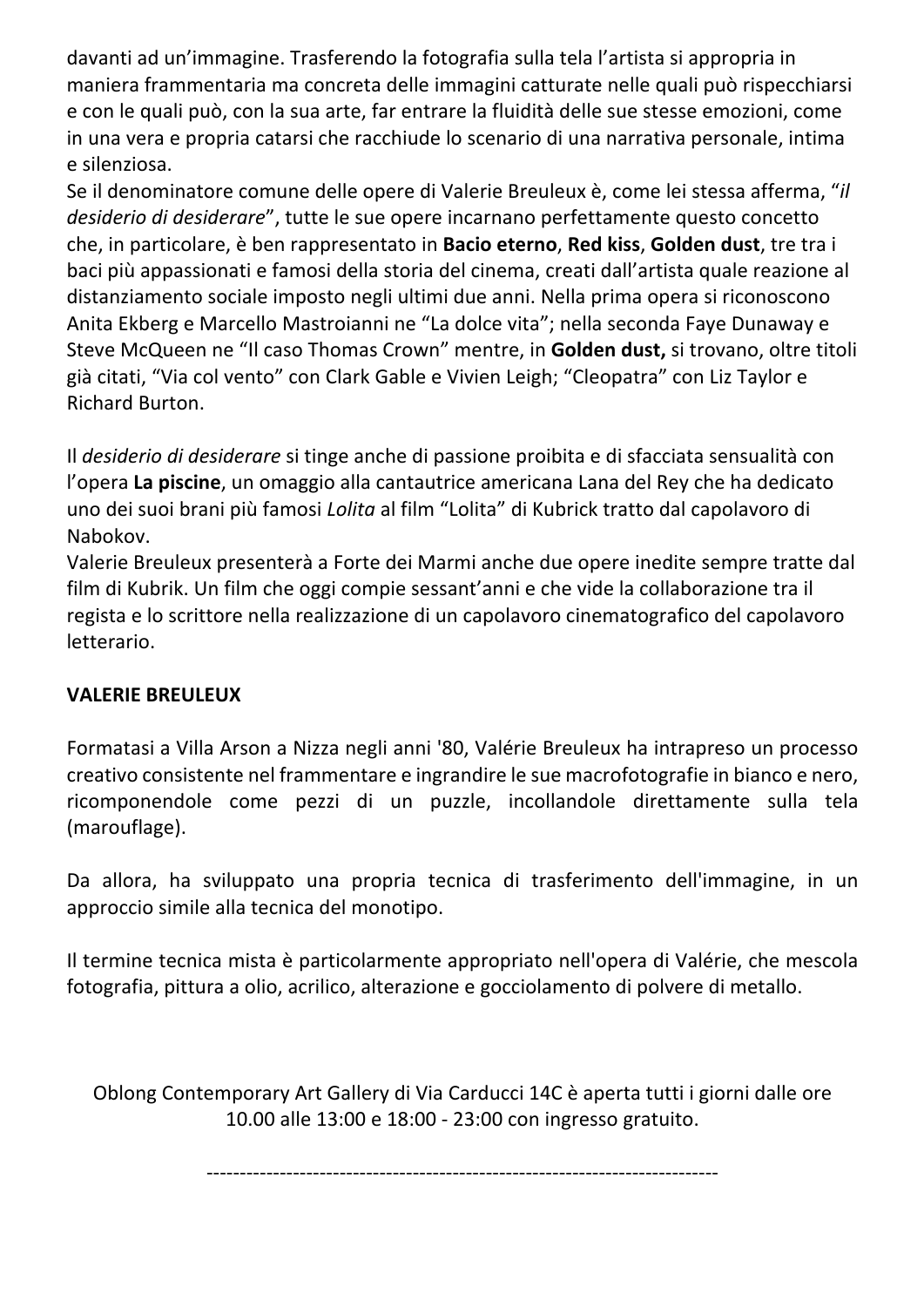*The exhibition Alchimia dell'Amore by Valerie Breuleux opens with a tribute to Billie Eilish as Marylin Monroe at the Oblong Contemporay Art Gallery in Forte dei Marmi.*

*"When Billie Eilish showed up as Marylin at the Met Ball 2021, she inspired me to produce this work, which combines aesthetic ideals with the ideals of a radiant youth that believes in the future of our world. ". Valerie Breuleux, who presents her first exhibition in Forte dei Marmi at the Oblong Gallery, talks about her interest in the figure of Marylin Monroe, also the subject of another work on display, Golden Dream: "the image of Marylin was used excessively, I would say almost worn out by the use in art of the last decades. However, according to my artistic vision, Marylin has become a concept of "model", in the same way as the Apollo of the Belvedere or the Venus de Milo. An aesthetic ideal, "the object of universal desire".*

*The works dedicated to Billie Eilish and Marylin are made, like all the others on display, with a special mixed technique exclusive to the artist that combines photography, oil painting, acrylic, alteration and dripping of metal dust.*

*Valerie Breuleux works on stereotypes, on the icons of the star system, on the fetishes of popular culture: female and male archetypes that condition the identity culture of women and men in today's society in which one is overwhelmed by images. The sequences of the films that Breuleux photographs, to transform them into works, hide the artist's deep desire to act, to react, not to be just a spectator in front of an image. By transferring the photograph onto the canvas, the artist appropriates in a fragmentary but concrete way the captured images in which he can reflect himself and with which he can, with his art, bring in the fluidity of his own emotions, as in a real catharsis that it contains the scenario of a personal, intimate and silent narrative.*

*If the common denominator of Valerie Breuleux's works is, as she herself affirms, "the desire to desire", all her works perfectly embody this concept which, in particular, is well represented in Bacio eterno, Red Kiss, Golden Dust, tre among the most passionate and famous kisses in the history of cinema, created by the artist as a reaction to the social distancing imposed in the last two years. In the first work we recognize Anita Ekberg and Marcello Mastroianni in "La dolce vita"; in the second Faye Dunaway and Steve McQueen in "The Thomas Crown case" while, in Golden Dust, in addition to the titles already mentioned, "Gone with the Wind" with Clark Gable and Vivien Leigh; "Cleopatra" with Liz Taylor and Richard Burton.*

*The desire to desire is also tinged with forbidden passion and brazen sensuality with the opera La Piscine*, *a tribute to the American singer-songwriter Lana del Rey who dedicated one of her most famous Lolita songs to Kubrick's film "Lolita" based on the masterpiece by Nabokov.*

*Valerie Breuleux will also present two unpublished works from Kubrik's film at Forte dei Marmi. A film that is now sixty years old and which saw the collaboration between the director and the writer in the creation of a cinematic masterpiece of the literary masterpiece.*

## *VALERIE BREULEUX*

*Trained at Villa Arson in Nice in the 1980s, Valérie Breuleux embarked on a creative process consisting of fragmenting and enlarging her black and white macro-photographs, reassembling them like pieces of a puzzle, gluing them directly onto the canvas (marouflage).*

*Since then, he has developed his own image transfer technique, in an approach similar to the monotype technique.*

*The term mixed media is particularly appropriate in Valérie's work, which mixes photography, oil painting, acrylic, alteration and dripping of metal dust.*